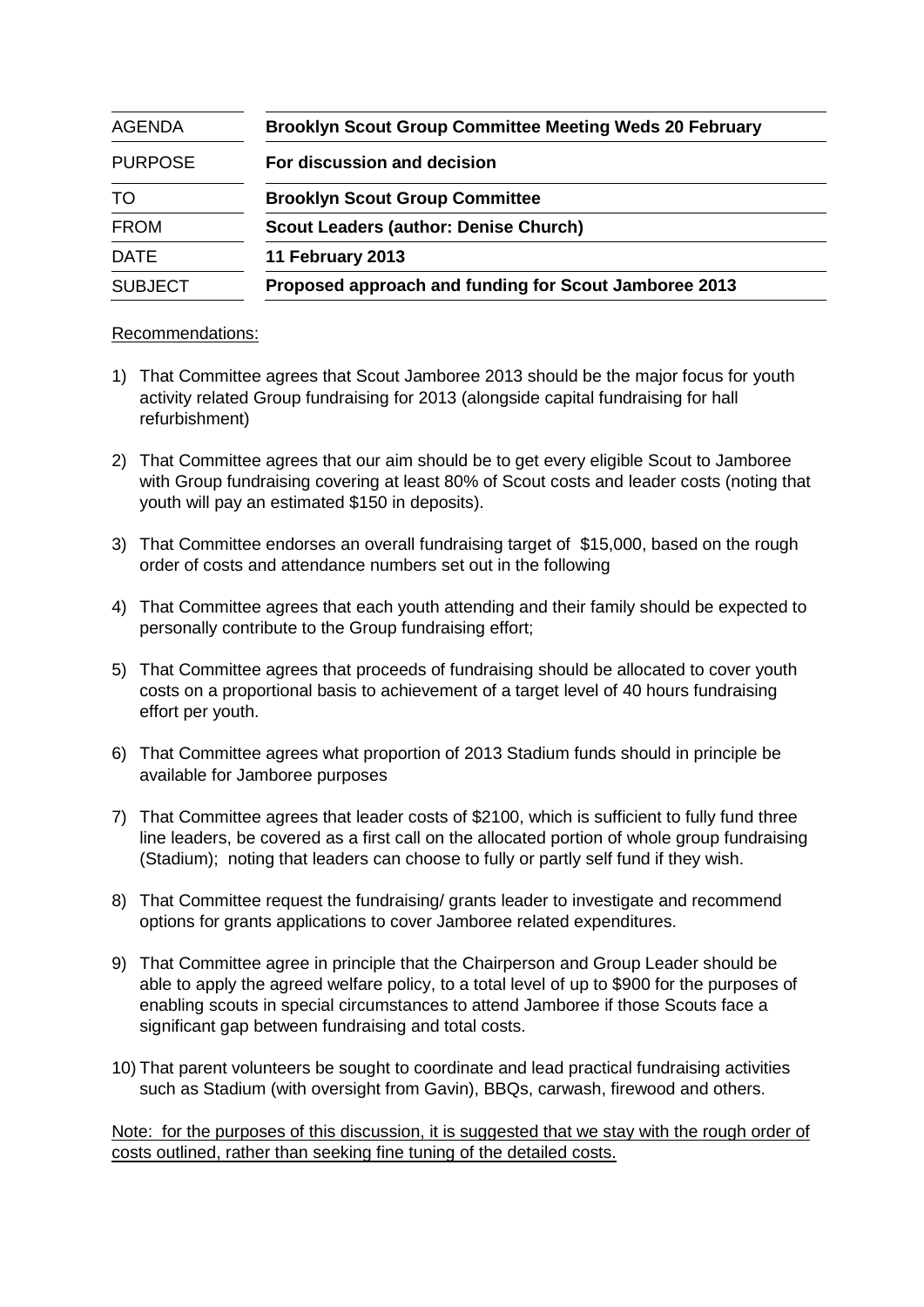This proposal is coming to Committee because there are wider issues of fundraising targets, priority to be given by the group to Jamboree attendance, and proposed allocation of Stadium raised funds.

While most Scout activities run on a "self funded" basis, this proposal suggests that Jamboree is an experience that the whole Group should support.

The logistics of practical jamboree attendance, confirmation of leaders etc will be done in the usual way led by Group Leader with Section Leaders.

### **Attendance**

Attendance at Scout Jamboree should be a highlight experience available to all Scouts at least once in their Scouting career. Attendance can be made accessible for all by a strong fundraising effort throughout 2013, and possibly by grant applications.

Youth will need to meet the attendance criteria set for the Jamboree (10 nights camping, Bronze badge achievement) and this will be overseen by Section Leaders and Group Leader. This means that Scout Section activities in 2013 will focus on equipping all Scouts, including Patrol Leaders, with the skills and experience they will need to make the most of Jamboree. This should not require any special call on Group funds, as preparation activities will be self funding in the usual ways.

Arrangements for Jamboree 2013 introduce much greater emphasis on self responsibility for Scouts, and the Patrol system. Only six leaders are required for each troop of 36 youth.

Therefore, it is likely that we will only be able to offer/ claim three troop leader positions. This proposal makes a working assumption that up to three other adults, and one venturer, (or 2/2) will volunteer for other onsite Jamboree roles. This does not preclude other leaders/ adults attending on a self funding basis.

If funds are limited, then we could decide to fund only three line leaders to attend jamboree.

#### Fundraising targets and approaches

A decision needs to be taken on what share of Stadium fundraising goes to the Jamboree purpose.

#### *Leader costs:*

It has been the practice in past Jamborees for Brooklyn Group, via fundraising, to substantially cover the costs of leaders attending the Jamboree. This proposal recommends that we aim to fund 80% of leader costs, given that leaders give up significant amounts of leave/ holiday to make Jamboree possible for the youth attendees.

The first fundraising priority (call on Stadium funds) is to cover enough for the three line leaders required to oversee the Troop at jamboree.

We may need to take a hard call on how many leaders/ venturers we can afford to support via fundraising since (strictly speaking) only three will be required to run the troop.

### *Youth costs and contribution*

Youth will need to meet \$150 for deposits. It is proposed that we aim to meet all youth costs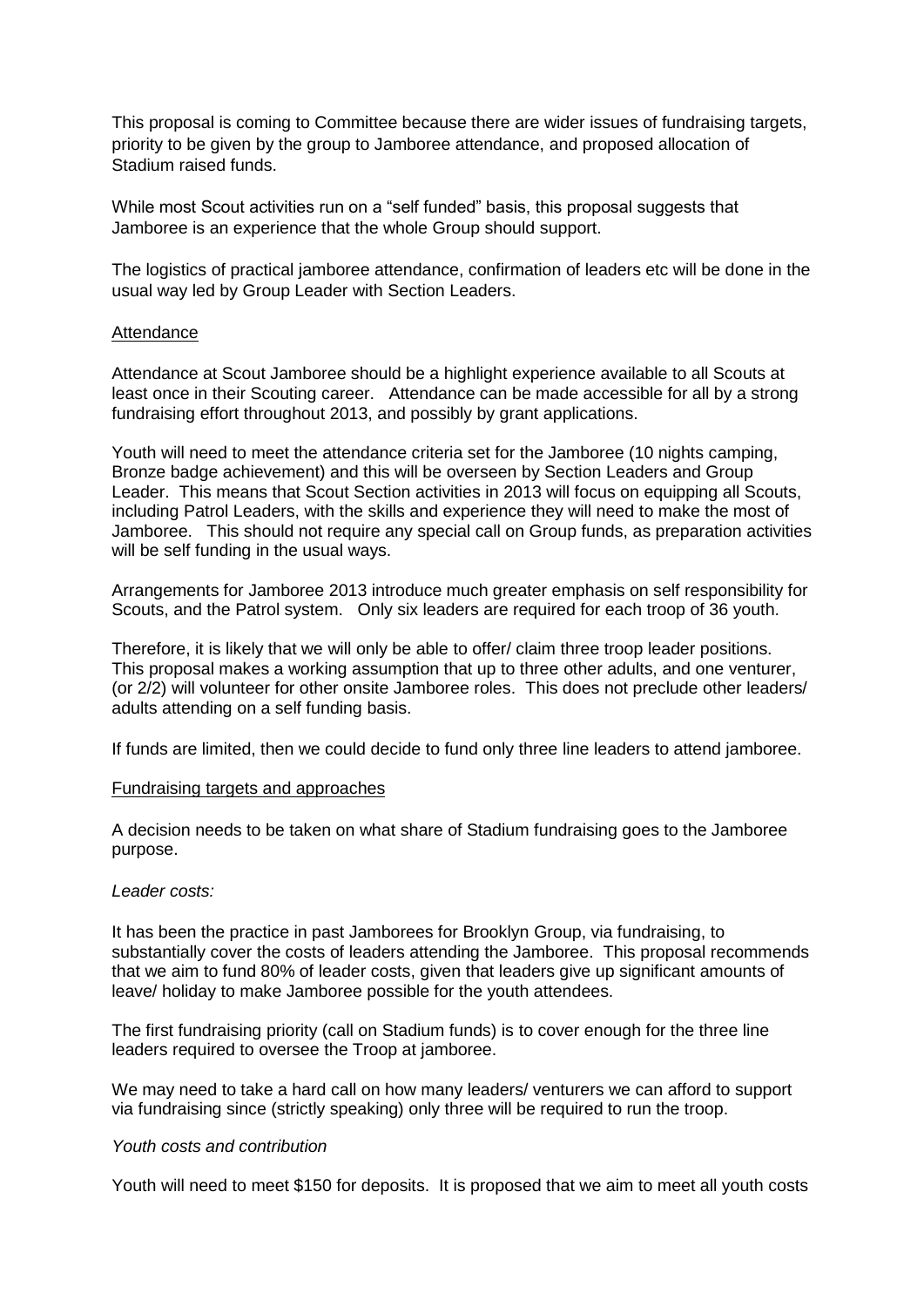above this deposit via fundraising – amounting to a target of approximately 80%.

We propose that as in past years, we follow the broad principle that fundraising proceeds are apportioned according to levels of effort. Every scout should be expected to put in a genuine effort on activities that are suitable for them and that make a reasonable return.

However, participation in fundraising opportunities may not be equally available to all. Stadium fundraising is now our highest value (best return per hour) effort, and this generally needs to be carried out by adults and senior scouts.

This proposal suggests that EVERY Jamboree scout has a target of 40 hours fundraising service to be completed by mid December 2013. All scouts achieving the 40 hours would receive the "full share" of fundraising proceeds. Those achieving less than 40 hours would receive a proportionate share.

We need to seek parent volunteers to co-ordinate and lead fundraising, including Stadium; while patrol leaders work with Scouts to identify a selected range of fundraising activities – eg sausage sizzle, carwash - which can be led by the scouts themselves with limited parent involvement. We need to ensure that Scouts focus on activities that bring in a reasonable dollar return.

Grants may or may not be available for Jamboree attendance. A first assessment of grant opportunities need to be made by the fundraising/grants co-ordinators, with firm proposals coming to Committee asap.

Scouts and family circumstances are all different; and there may be a need for application of the hardship policy (already agreed) to enable some Scouts to attend.